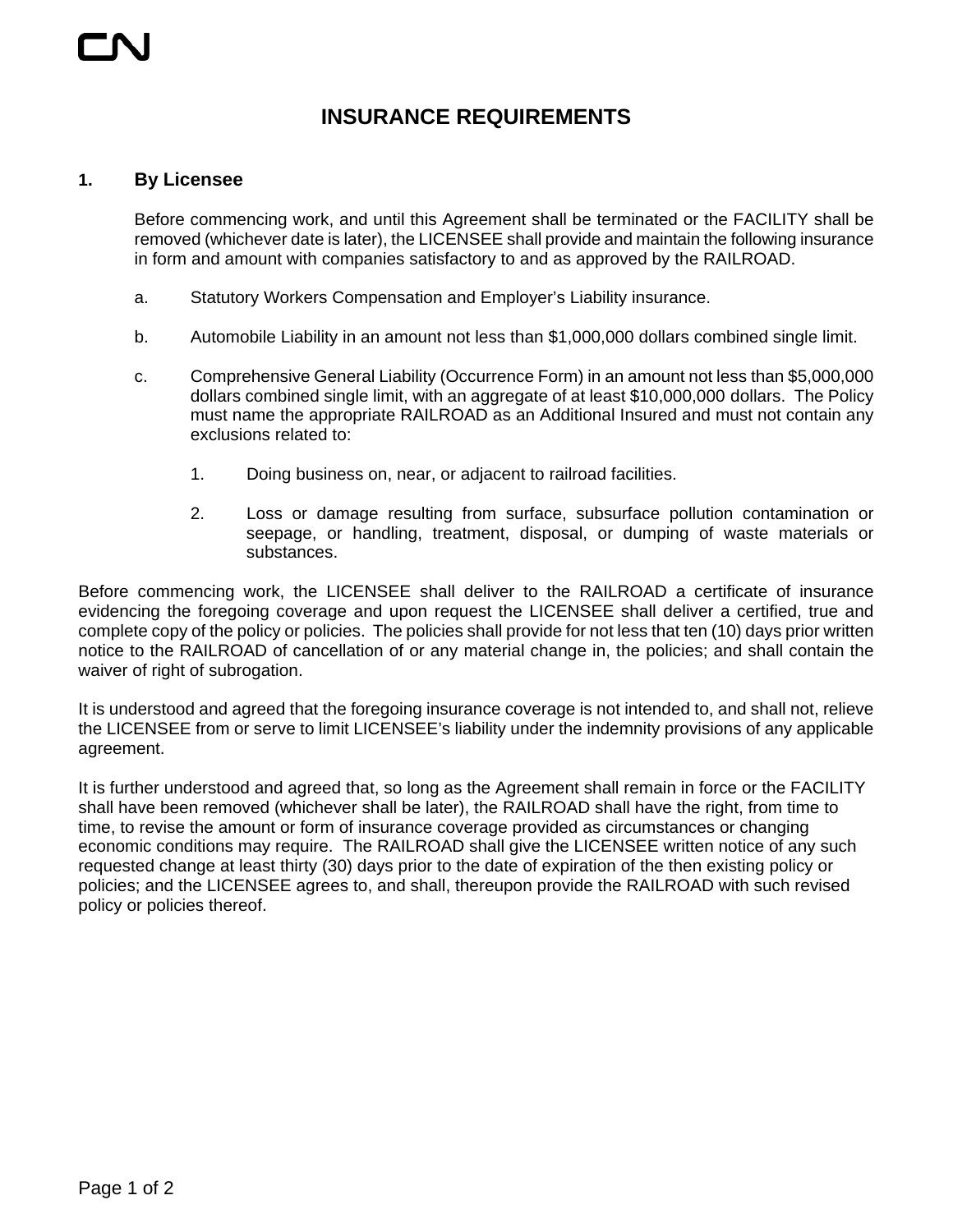

## **2. By the Licensee's Contractor**

If a contractor is to be employed by the Licensee for the installation of the FACILITY, then, before commencing work, the contractor shall provide and maintain the following insurance, in form and amount and with companies satisfactory to, and as approved by, the RAILROAD.

- a. Statutory Workers' Compensation and Employer's Liability insurance.
- b. Automobile Liability in an amount not less than \$1,000,000 dollars combined single limit.
- c. An Occurrence Form Railroad Protective Policy with limits of not less that \$5,000,000 dollars per occurrence for Bodily Injury Liability, Property Damage Liability and Physical Damage to Property with \$10,000,000 dollars aggregate for the term of the policy with respect of Bodily Injury Liability, Property Damage Liability and Physical Damage to Property. The policy must name the appropriate RAILROAD as the insured, and shall provide for not less than ten (10) days prior written notice to the RAILROAD'S as cancellation of, or any material change, in the policy.